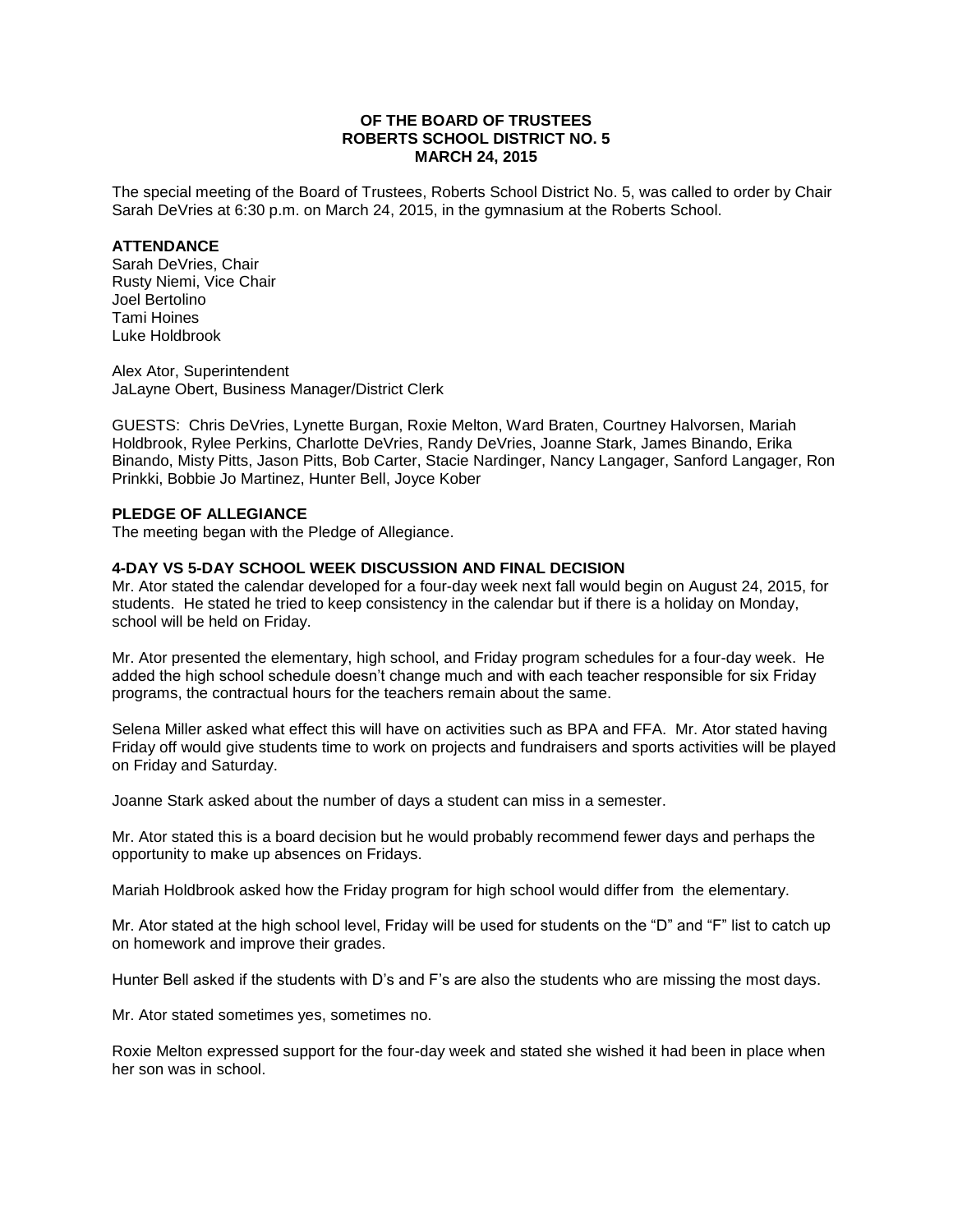Tami Hoines stated she hasn't changed her mind and is still in favor of a five-day week. She stated employers expect employees to work five days a week and it sends the wrong message if we only have school four days a week. She added she'll make her decision on what she feels is best for the children.

Motion was made by Luke Holdbrook and seconded by Rusty Niemi to approve a four-day school week for next year.

Mariah Holdbrook stated the information that was most helpful for her came from the teachers from Gardiner who are also parents. She stated she has also visited with students who graduated from schools who operate a four-day week.

Joel Bertolino stated at the last meeting he needed more time to make his decision and he has talked to quite a number of people. He stated we can't continue to do the same thing we've always done and get the same results and we need to look to the future. He stated he is now in favor of trying a four-day week on a probationary basis.

Hunter Bell stated many employees in the present day have gone to alternative work schedules and probably most the people in attendance tonight work a varied schedule.

Mariah Holdbrook asked if the district is still talking about some kind of snack program.

Mr. Ator stated that is still being considered as we understand how important it is.

Courtney Halvorsen stated Mr. Ator has put in a great deal of time scheduling specials at the end of the day. She stated the teachers are excited about the Friday program as it is an opportunity to teach some of the things there isn't time to cover during regular school hours.

Ron Prinkki stated his daughter is excited about the four- day week and the opportunity to have time on Friday for extra projects. He stated he hopes the extra time in class periods will result in less homework.

Mr. Ator stated Gardiner really stressed the need to limit homework.

Luke Holdbrook amended his motion to approve a four-day school week for a two-year probationary period. The amendment was seconded by Rusty Niemi.

Rusty Niemi stated this has been a tough decision for the Board and the smaller children are the biggest concern. But he added we have to do something to make a change and Mr. Ator has experience with a four-day week which will help get us through.

The motion as amended and seconded was voted on and carried. (YES—DeVries, Niemi, Bertolino, Holdbrook. NO—Hoines.)

Motion was made by Joel Bertolino, seconded by Rusty Niemi and carried unanimously to approve the 2015-2016 four-day school week calendar and schedule as presented. (YES—DeVries, Niemi, Bertolino, Hoines, Holdbrook. NO—none).

#### **SET LEVY AMOUNTS**

GENERAL FUND – Mr. Ator stated the latest budget figures from the Office of Public Instruction show the district will receive an increase in funding in the general fund next year due to inflationary increases and a small increase in ANB. He added he doesn't feel it will be necessary to run a mill levy for the general fund.